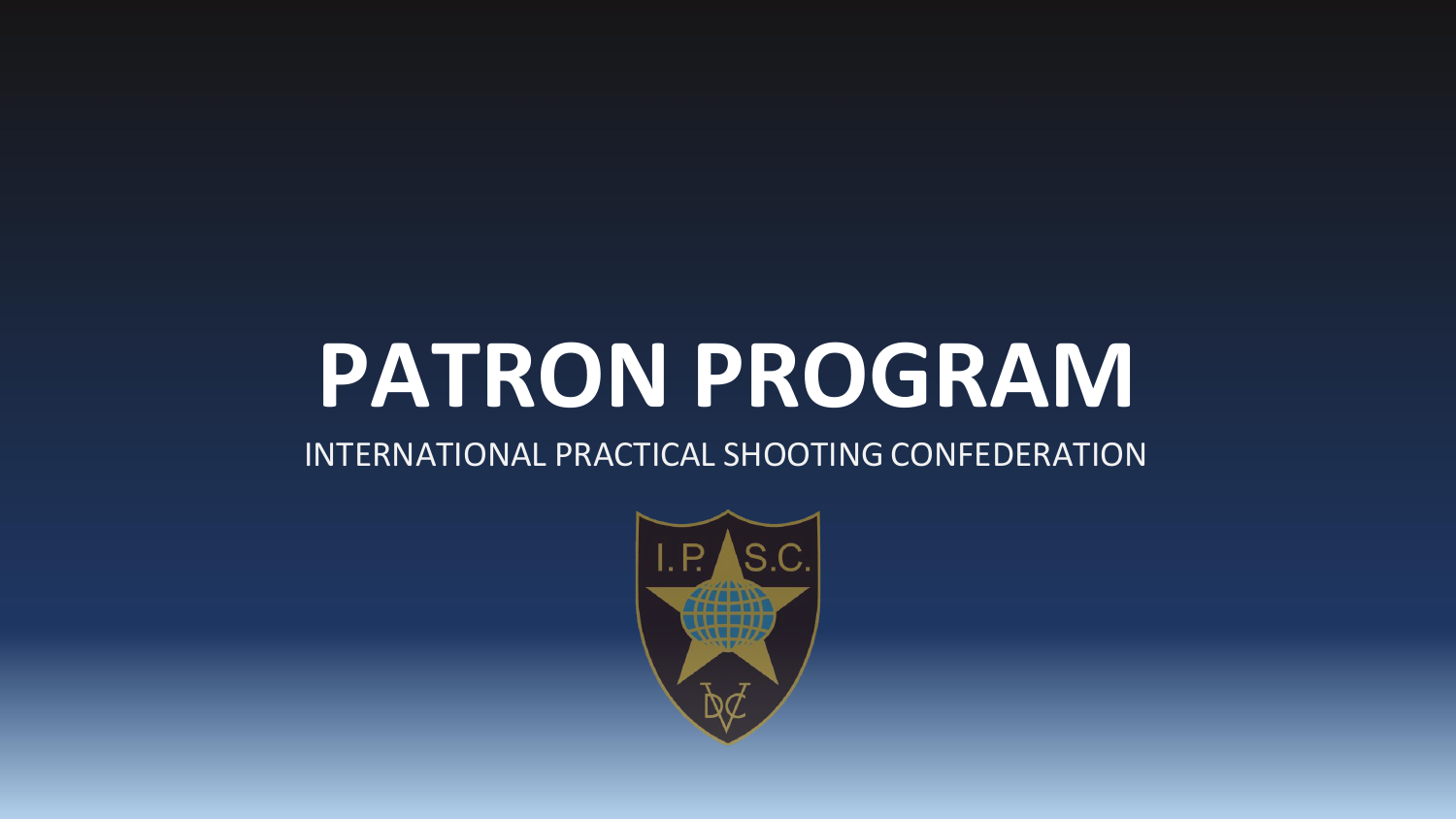### **WELCOME TO IPSC FOREWORD**





#### **Respected colleagues and friends,**

It is with great pleasure and pride that I present to you the **International Practical Shooting Confederation (IPSC)**, the worldwide governing body for the exciting and dynamic sport of Practical Shooting.

Since 1976 we have work tirelessly in building and developing this thrilling and challenging sport... what started with a group of friends wanting to develop dynamic shooting it has now grown into an international association with almost **a quarter million active members across all continents...** and we are just getting started!

I cordially invite you to know more about Practical Shooting and to join us in this Great Way... are you ready?

**Vitaly Kryuchin**  IPSC PatronProgram **IPSC President**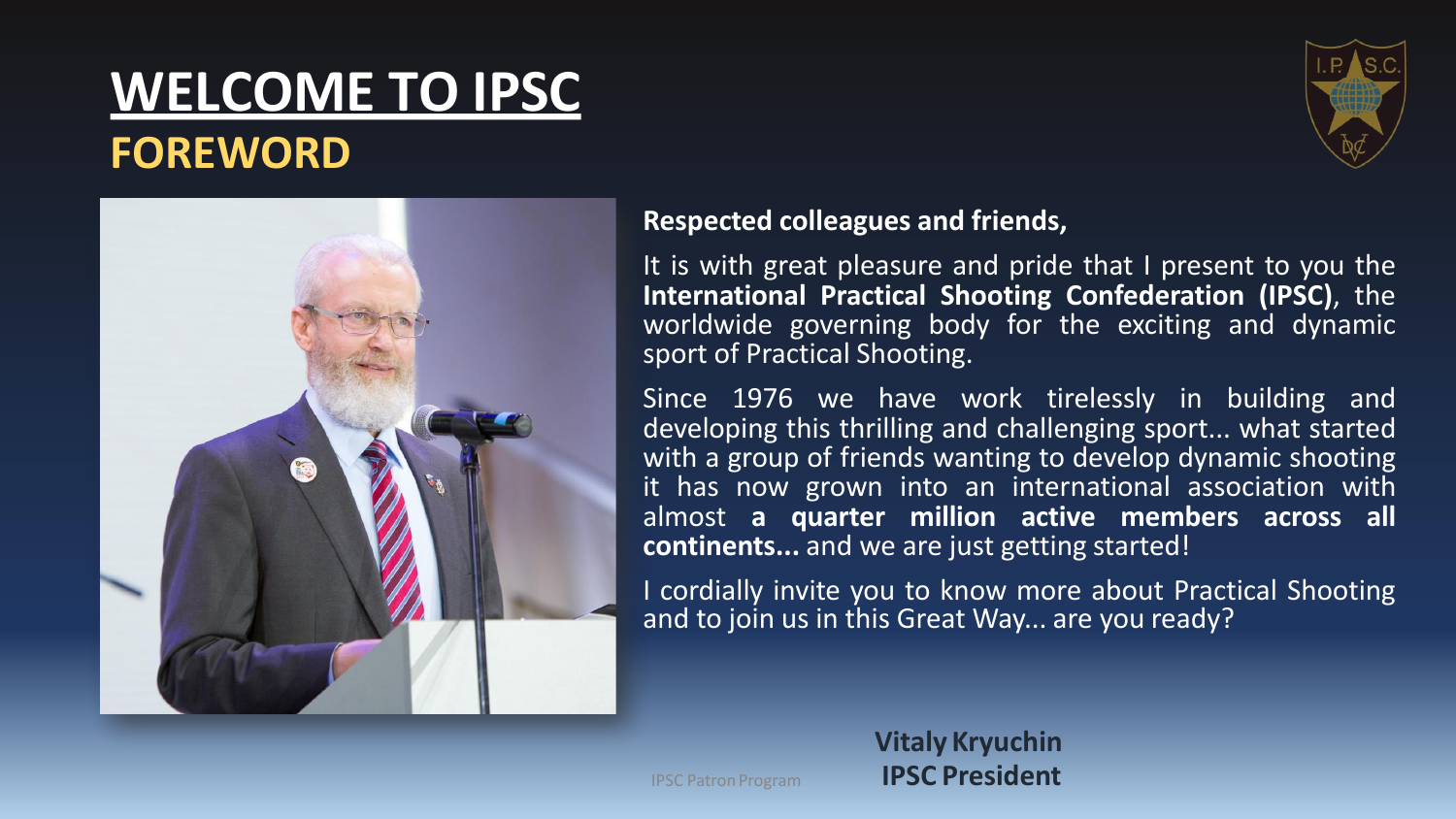



**OUR MISSION** is to develop the practical shooting as a international sport and offer our high standards of the responsible firearms handling to the rest shooting community.

**BY SUPPORTING THE IPSC** our partners help us developing our sport worldwide and cultivate the safe, responsible and recreational use of the firearms.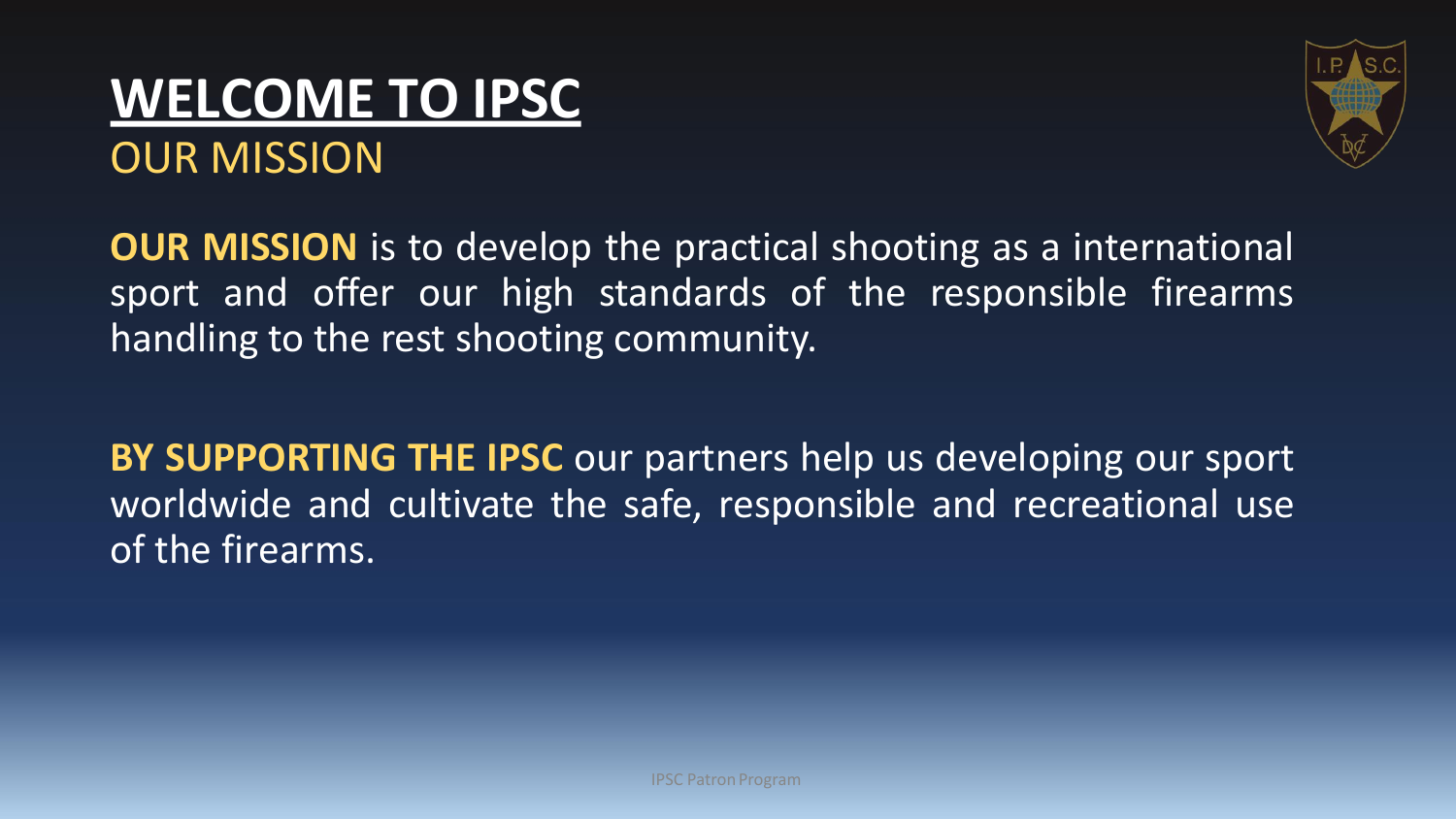### **IPSC PATRON PROGRAM JOIN US**



International Practical Shooting Confederation (IPSC) is delighted to announce the official launch of the new IPSC Patron Program, aimed at raising funds for the future growth and development of IPSC programs and services.

Becoming an IPSC Patron is an excellent opportunity for the dedicated few to join an exclusive and prestigious fellowship!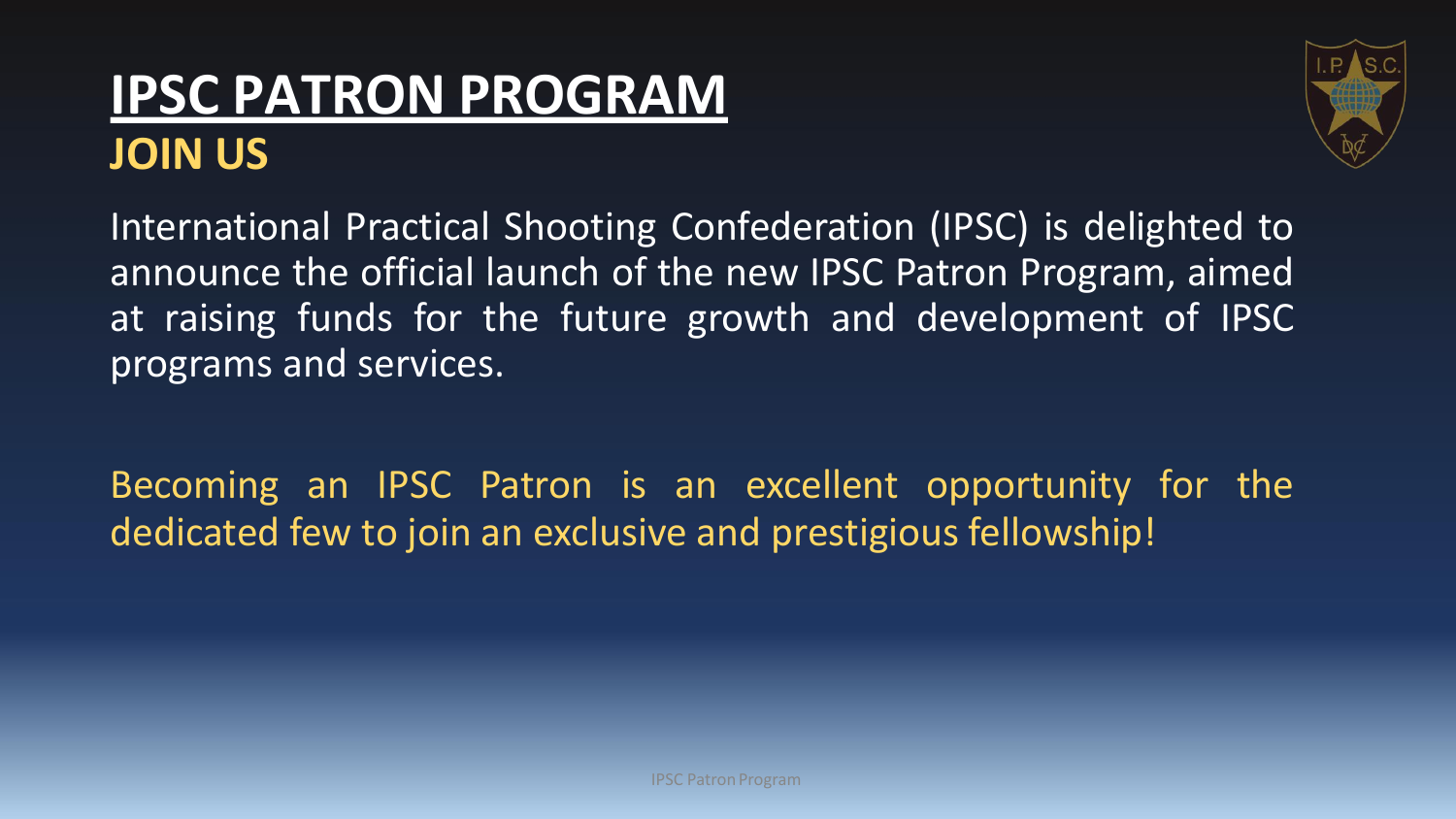### **IPSC PATRON PROGRAM BECOME A PATRON**

**Gain access to exclusive privileges and benefits!**

#### SPECIAL ACCESS

- Priority and guaranteed slots
- **.** VIP service and personal assistant

#### VIP EVENTS

- VIP seats at the Opening Ceremonies
- Solemn IPSC official dinners and events

#### AND MORE!

- **Example 2 Fight to access the General Assembly**
- MasterClass with IPSC President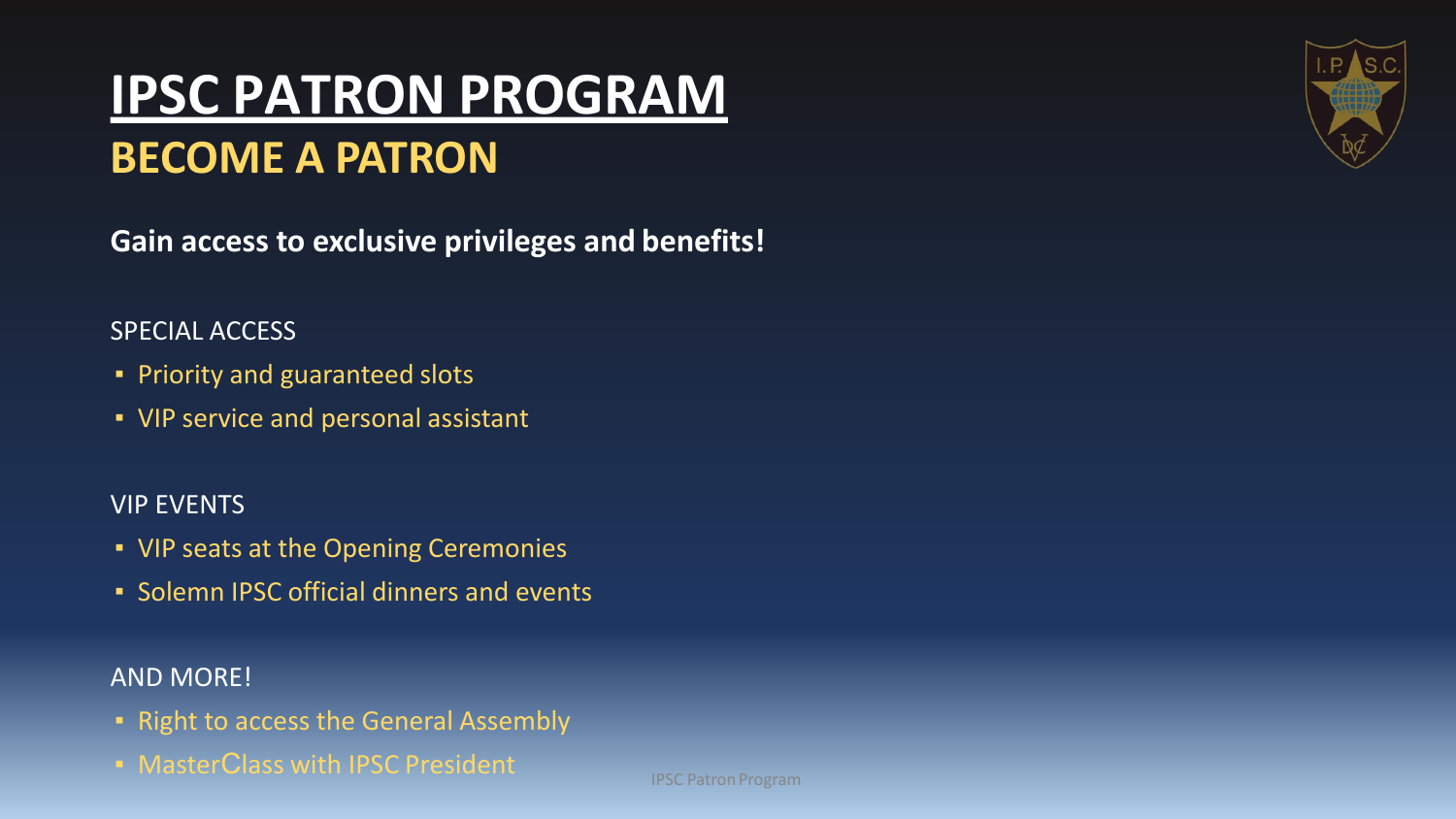### **IPSC PATRON PROGRAM GOLD LEVEL | NO AVAILABLE SLOTS AT THIS MOMENT**



▪ Two guaranteed slots to all IPSC Handgun World Shoots for LIFE! *These are two VIP slots in the Pre-Match, at no charge. However, at the Patron's discretion, the two slots can be exchanged for one slot in the Main Match, at the prevailing registration fee.*

▪ One guaranteed slot to any IPSC Level IV Continental Championship for LIFE! *This is one VIP slot in the Pre-Match, at no charge. However, at the Patron's discretion, the slot can be exchanged for one slot in the Main Match, at the prevailing registration fee.*

- Guaranteed priority reservations at the official match hotel
- VIP manager for assistance on Level IV and V IPSC matches
- Access to the VIP Parking Area at the shooting range
- **Two seats at a VIP area of the Opening Ceremony**
- Two seats at a VIP table of the Awards Presentation Dinner
- A unique, numbered IPSC Patron identity badge, card and wallet
- **An IPSC Patron pin and certificate**

#### **ENTRY FEE: NOT APPLICABLE AT THIS MOMENT**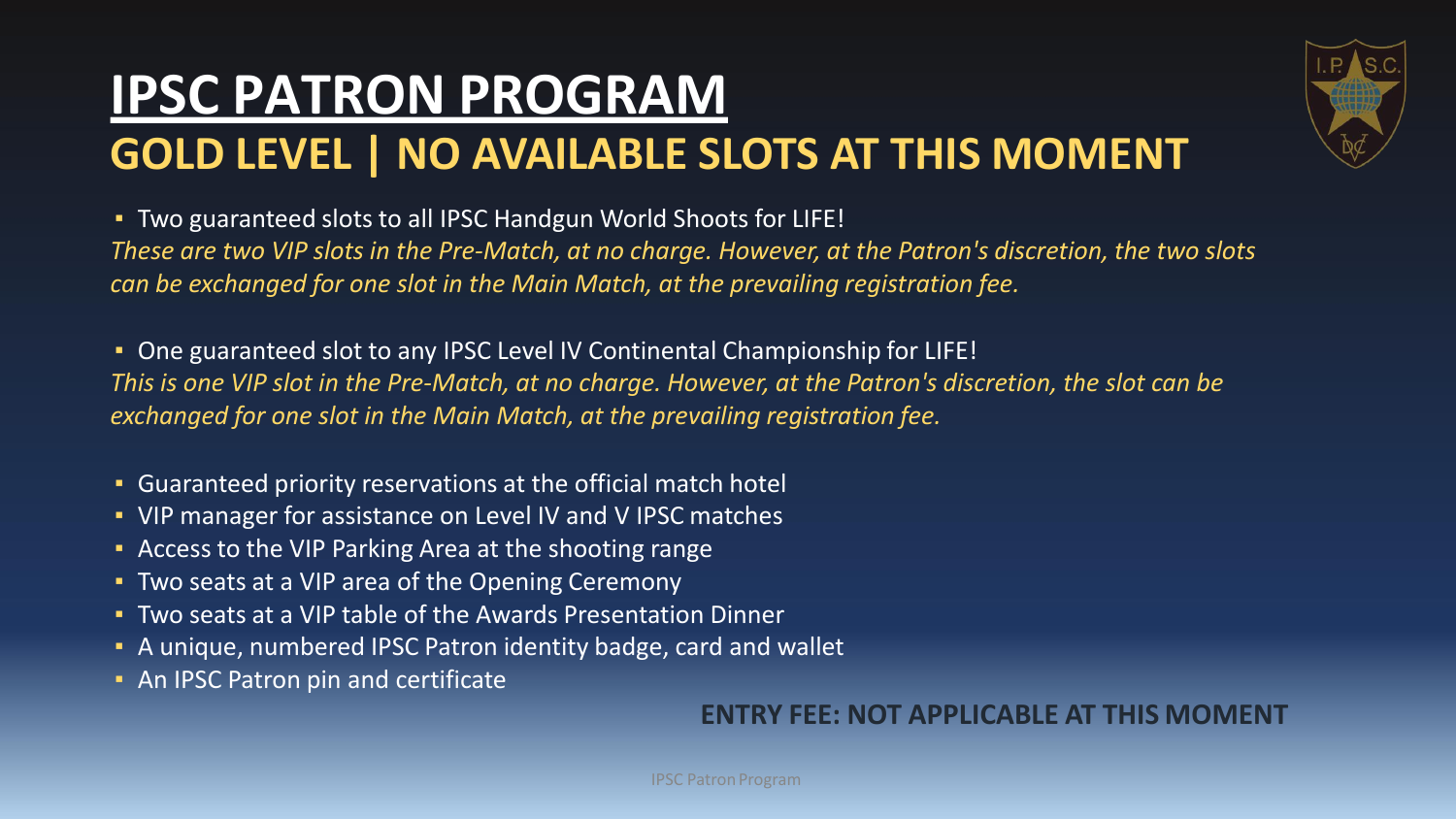### **IPSC PATRON PROGRAM PLATINUM LEVEL | LIMITED TO 50 PEOPLE**

▪ **Two guaranteed slots to all IPSC World Shoots for LIFE!**

*These are two VIP slots in the Pre-Match or one slot in the Main Match, at no charge.*

- **One guaranteed slot to any IPSC Level IV Continental Championship for LIFE!** *This is one VIP slot in the Pre-Match or Main Match, at no charge.*
- Guaranteed priority reservations at the official match hotel
- Access to the VIP Parking Area at the shooting range
- **Two seats at a VIP area of the Opening Ceremony**
- Two seats at a VIP table in the Awards Ceremonies
- A unique, numbered IPSC Patron identity badge, card and wallet
- **An IPSC Patron Platinum pin and certificate**
- Special invitations to the IPSC solemn dinners of the IPSC Directors
- VIP manager for assistance on Level IV and V IPSC matches
- **Friendly Practical shooting Master Class with Mr. Vitaly Kryuchin, IPSC President,** European Champion, Doctor of Pedagogical Sciences





**Platinum Patron Level** was introduced in 2018

**IPSC Patron Program** 

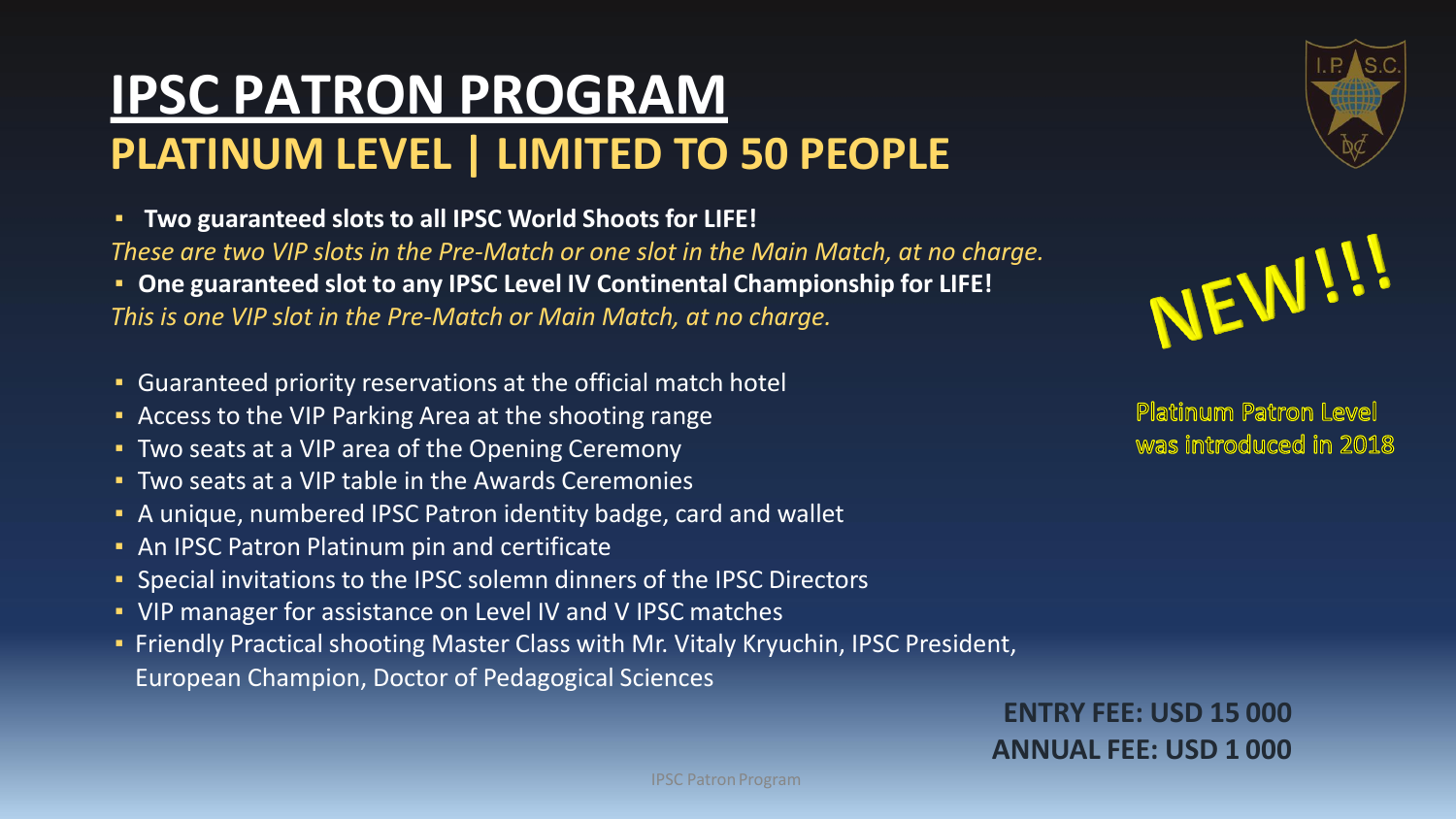#### **IPSC BOARD OF TRUSTEES LIMITED TO 10 MEMBERS**

▪ **Two guaranteed slots to all IPSC World Shoots for LIFE!**

*These are two VIP slots in the Pre-Match or two slots in the Main Match, at no charge.*

▪ **Two guaranteed slots to any IPSC Level IV Continental Championship for LIFE!**

*These are two VIP slots in the Pre-Match or Main Match, at no charge.*

- The rights to attend IPSC General Assembly as an observer
- Share ideas to Executive Council concerning the IPSC global development
- Guaranteed priority reservations at the official match hotel
- Access to the VIP Parking Area at the shooting range
- Two seats at a VIP area of the Opening Ceremony
- VIP table at the Awards Ceremonies
- A unique, numbered IPSC Patron identity badge, card and wallet
- **EXECUTE:** An IPSC Board of Trustees pin and certificate
- VIP manager for assistance on Level IV and V IPSC matches
- Special invitations to the IPSC solemn dinners of the IPSC Directors
- **EXP** Speed tickets for pre-match or main match if needed
- **EXECTED:** Friendly practical shooting Master Class with Vitaly Kryuchin, IPSC President, European Champion, Doctor of Pedagogical Sciences

**ENTRY FEE: USD 100 000 ANNUAL FEE: USD 10 000**

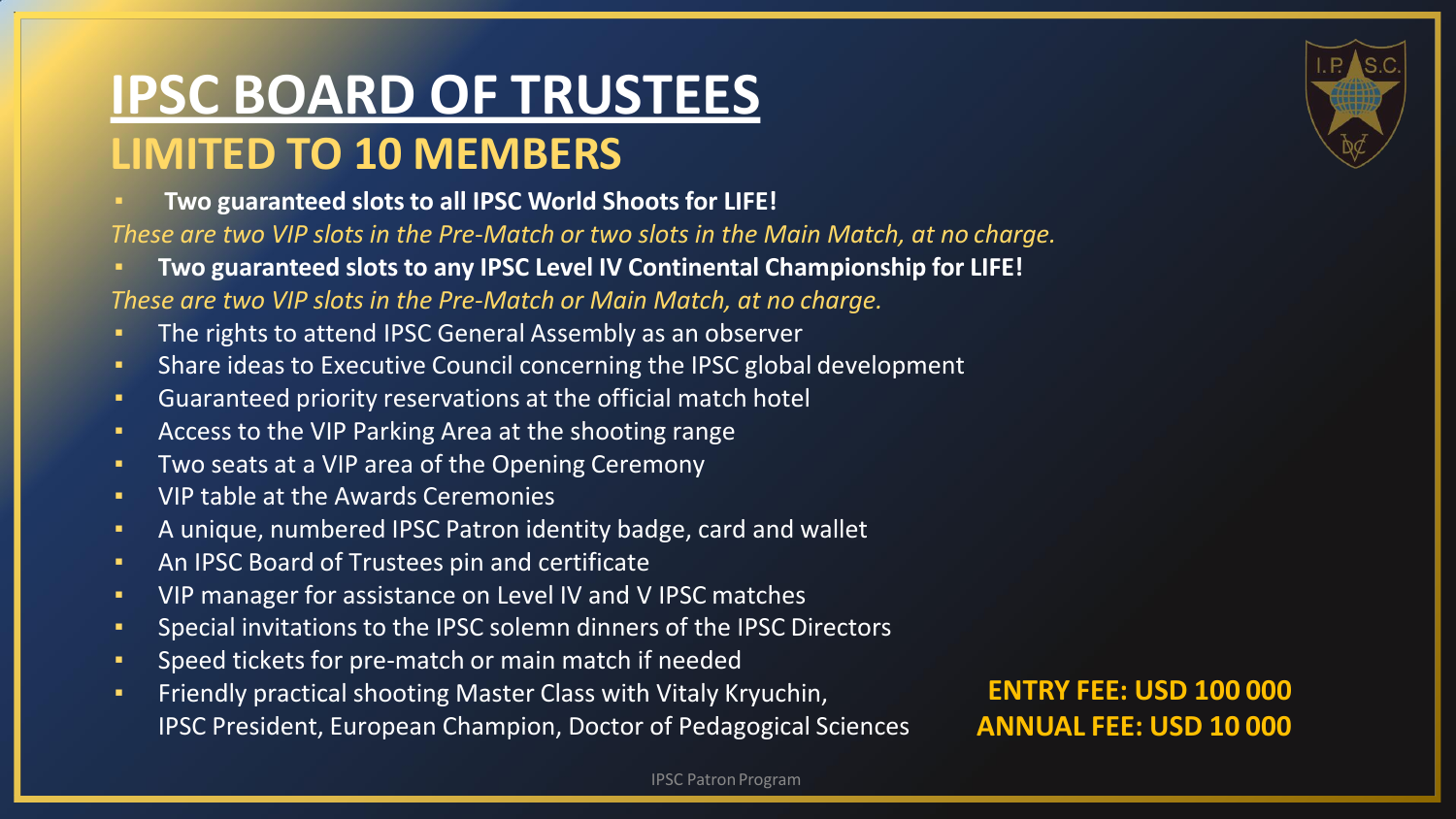#### **Patron Statistics 2021**

### Total number: 62 Gold Patrons: 56 New Platinum Patrons: 6

(Platinum Patron Level was introduced in 2018 in order to increase mutual benefits both for Patrons and IPSC)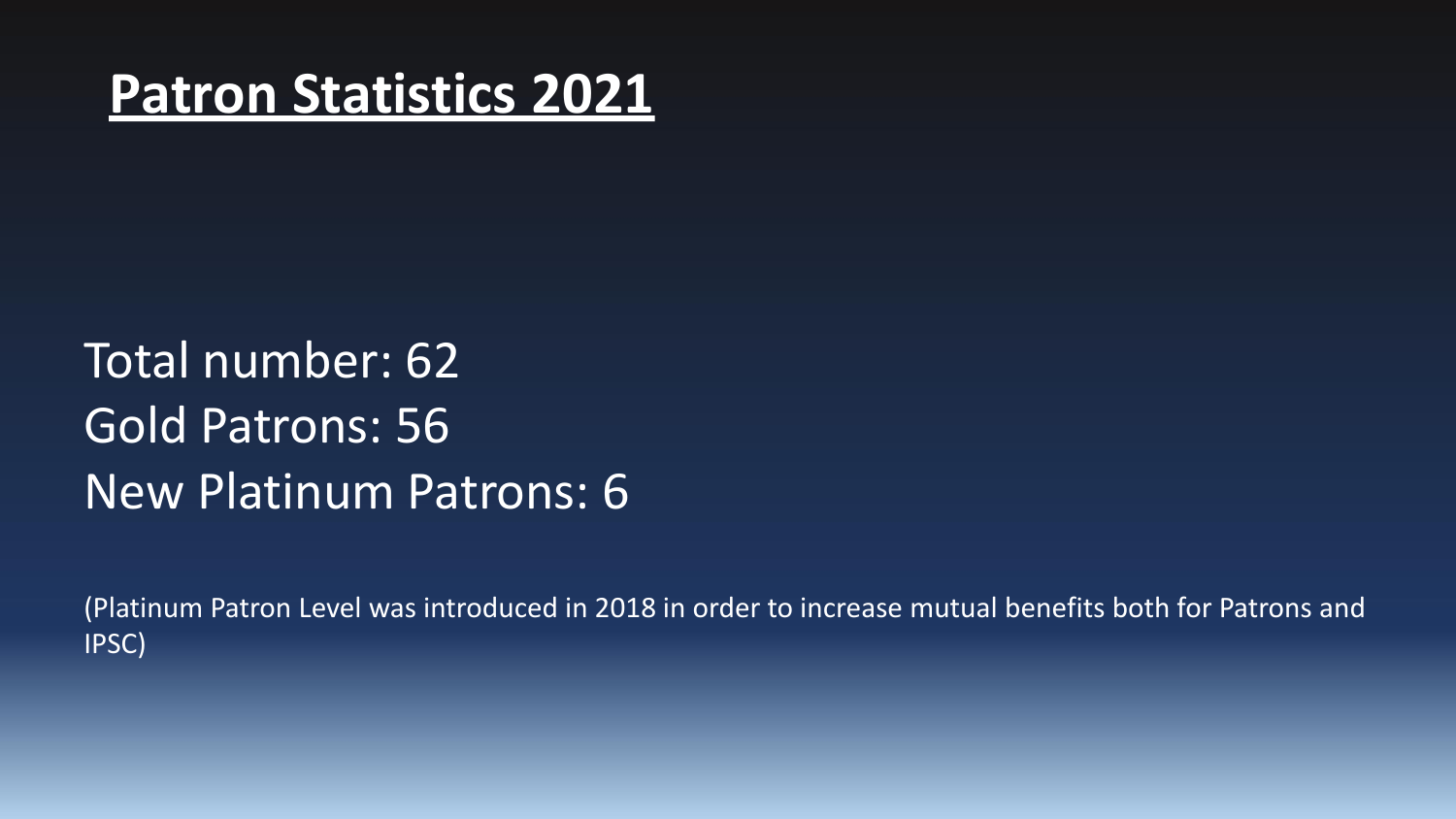## **Patrons by Region**

Philippines - 26 Indonesia - 9 Russia - 9 Papua New Guinea – 3 Hong Kong – 2 New Zealand – 2  $S$ pain – 2 Thailand – 2

Australia – 1 Austria – 1 Canada – 1 Czech Republic – 1 Great Britain – 1 Malaysia – 1 Sweden - 1